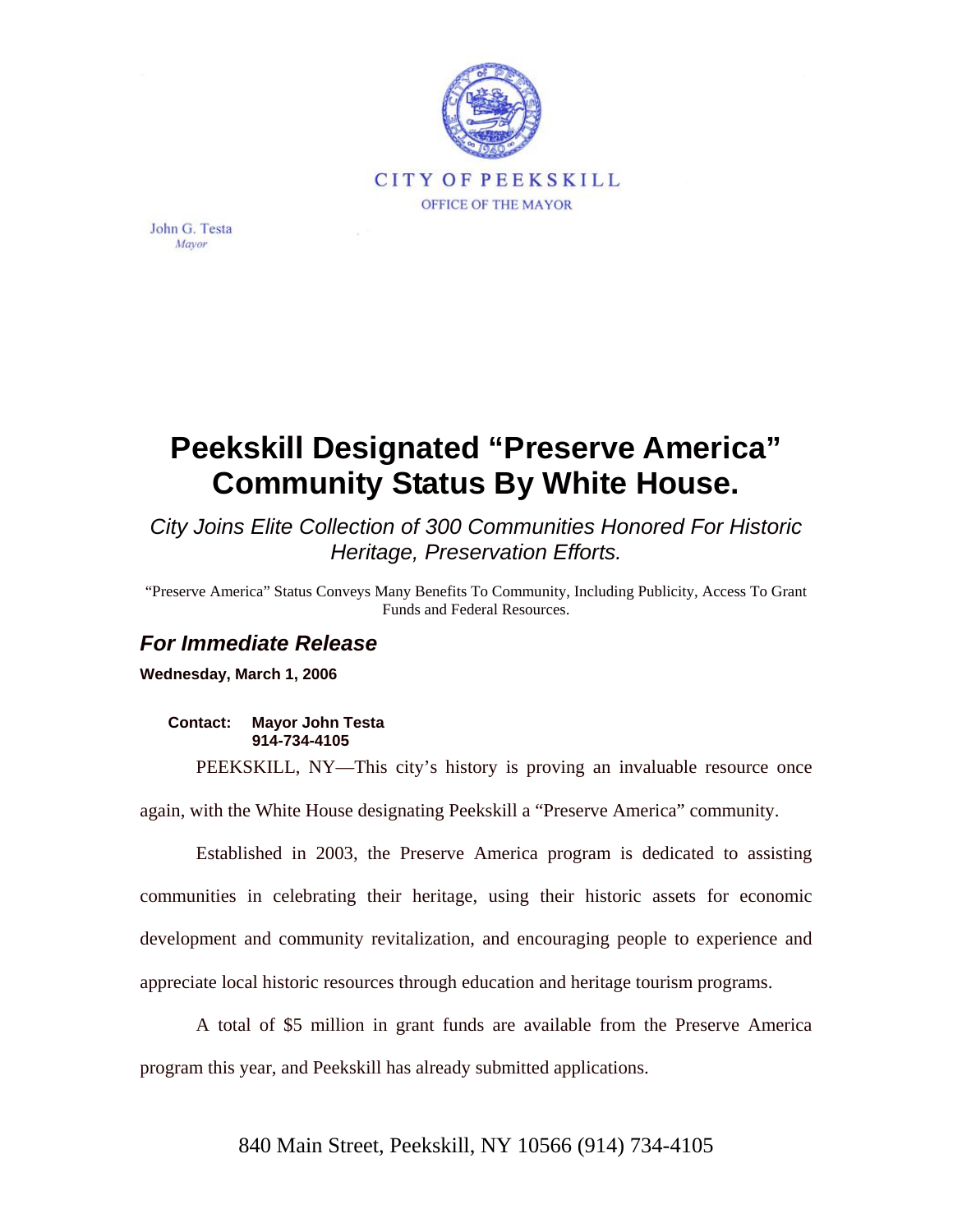Preserve America grants can be used to support a variety of activities related to heritage tourism and innovative approaches to the use of historic properties as educational and economic assets, according to the Preserve America web site.

Other benefits of the Preserve America program include:

- White House recognition.
- A certificate of recognition.
- A *Preserve America* Community road sign.
- Authorization to use the *Preserve America* logo on signs, flags, banners, and promotional materials.
- Listing in a Web-based *Preserve America* Community directory.
- Inclusion in national and regional press releases.
- Official notification of designation to State tourism offices and visitor bureaus.
- Enhanced community visibility and pride.

Plans are underway to put the Preserve America logo on the Peekskill City web site and to use it on official correspondence as well.



City Planner Jean Friedman was the driving force behind securing the Preserve America designation. The application required providing extensive documentation of the